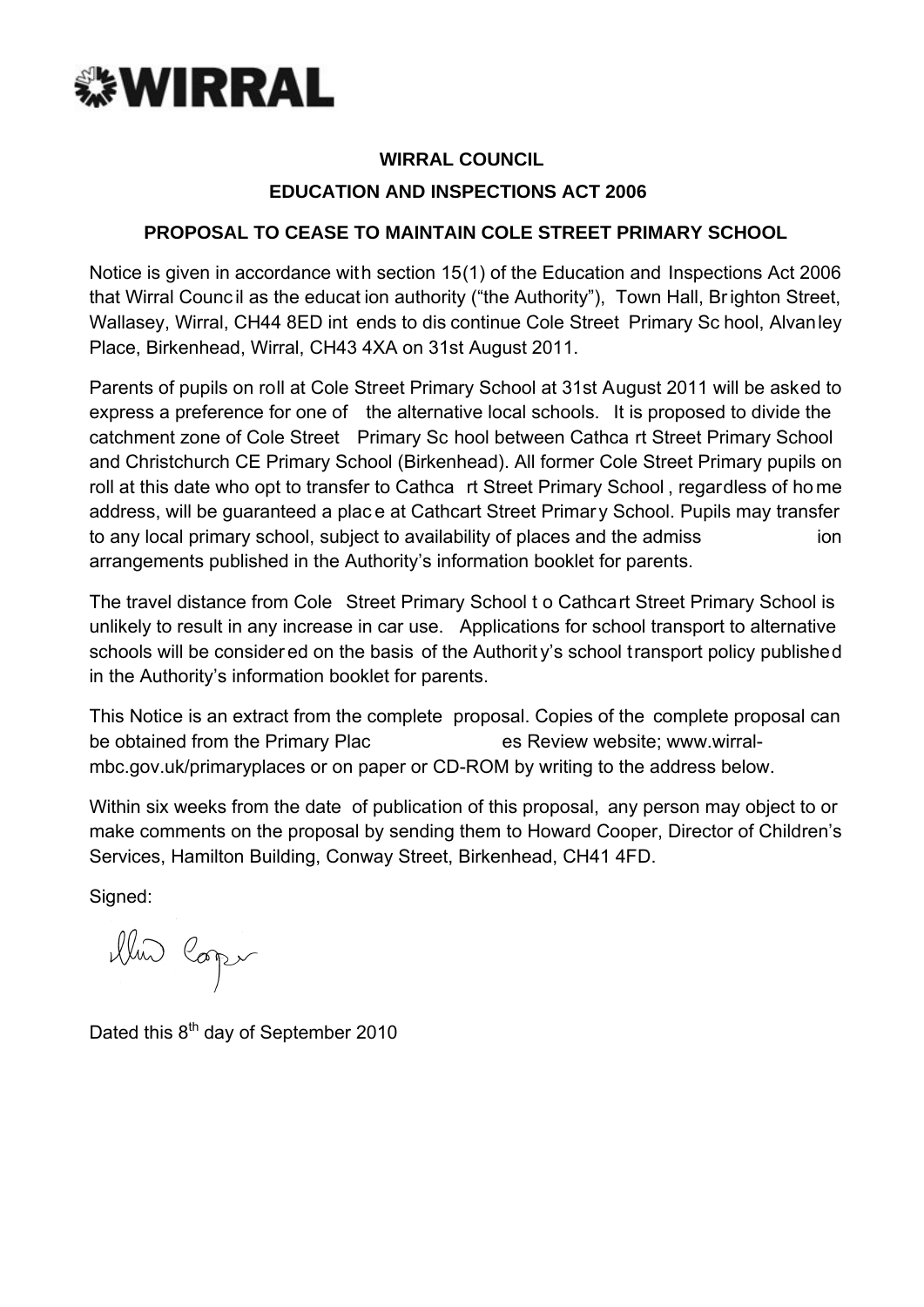# **Explanatory Notes**

1) The purpose of this notice is to close Cole Street Primary School and to advise parents of pupils who attend Cole Street Primary School, and parents of pupils who live in the catchment zone served by Cole Street Primary School, of alternative schools where their children may be educated.

2) Streets currently part of the Cole Street Primary catchment will be rezoned to Cathcart Street Primary School, with the following exceptions:

These streets will be zoned to Christchurch CE Controlled Primary School (Birkenhead) Alfred Road, Balfour Road, Balls Road (2 to 60 and 1 to 29), Balls Road East (even numbers), Barton Street, Belmont, Belmont Grove, Borough Road (254 to 300), Carlisle Mews, Carnforth Close, Cartmel Close, Clarendon Close, Clayton Place, Clayton Street, Cook Street, Devonshire Road (2 to 10 and 1 to 47), Euston Grove, Grafton Street, Grange Mount (odd numbers), Grange Road West (odds 1 to 69), Grange View, Grosvenor Road (odds 1 to 15), Henthorne Street, James Street, Maritime Park, Mather Road (1 to 5 and 2 to 40), Midland Street, Oak Bank, Oxton Road (Birkenhead), Penrith Street, Quarrybank Place, Quarrybank Street, Reedville, Ridley Street, Slatey Road (evens 12 and above, odds 15 and above), Tetbury Street, Town View, Town View Mews, Turner Street, Warwick Close, Westbourne Road, Whetstone Lane (2 to 22), Wilkinson Street and Windsor Street.

A map showing the proposed alterations to catchment zones is available to view at Cole Street Primary School, Cathcart Street Primary School, Christchurch CE Primary School (Birkenhead) and on-line at:

www.wirral-mbc.gov.uk/primaryplaces

3) The Authority's information booklets for parents are available on request from the Children and Young People's Department by calling 0151 606 2000 during office hours, or on-line at:

www.wirral.gov.uk/schooladmissions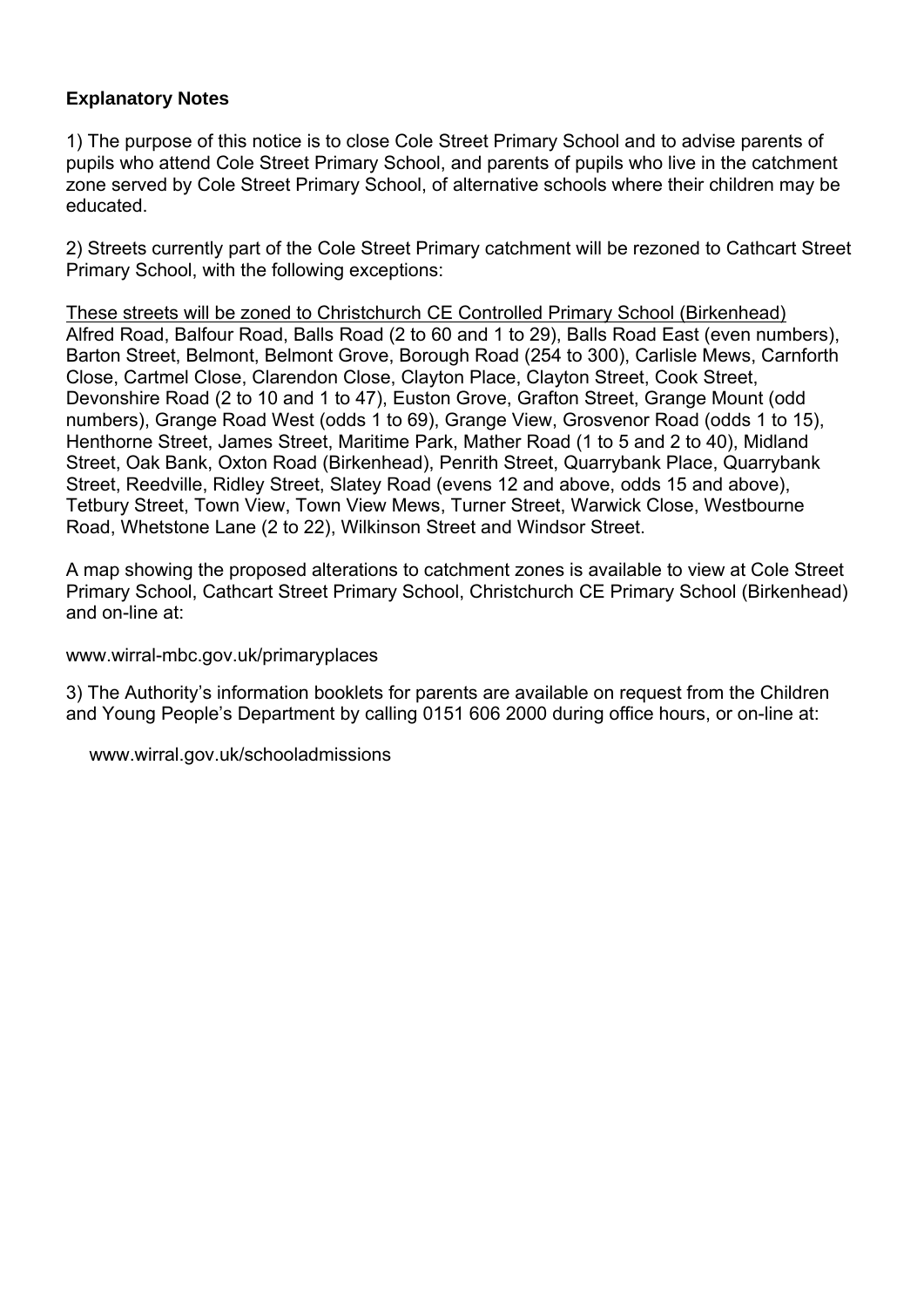# MATTERS TO BE SPECIFIED IN SECTION 15 PROPOSALS TO DISCONTINUE A SCHOOL

# **Extract of Schedule 4 to The School Organisation (Establishment and Discontinuance of Schools)(England) Regulations 2007 (as amended):**

# **Contact details**

1. The name of the LA or governing body publishing the proposals, and a contact address, and the name of the school it is proposed that should be discontinued.

Wirral Council, Town Hall, Brighton Street, Wallasey, Wirral, CH44 8ED Cole Street Primary School, Alvanley Place, Birkenhead, Wirral, CH43 4XA

### **Implementation**

2. The date when it is planned that the proposals will be implemented, or, where the proposals are to be implemented in stages, information about each stage and the date on which each stage is planned to be implemented.

31<sup>st</sup> August 2011

# **Consultation**

3. A statement to the effect that all applicable statutory requirements to consult in relation to the proposals were complied with.

All applicable statutory requirements to consult in relation to the proposals were complied with. Public consultations were held during June and July 2009, including a consultation meeting at Cole Street Primary School on 29th June 2009 and at the neighbouring Cath cart Street Primary School on  $22<sup>nd</sup>$  June 2009, and at St Laurence's Catholic Primary School o n  $2<sup>nd</sup>$  July 2009. All statutory consul tees were cons ulted in accordance with the relevant DCSF guidance and statutory requirements.

4. Evidence of the consultation before the proposals were published including:

- a) a list of persons and/or parties who were consulted;
- b) minutes of all public consultation meetings;
- c) the views of the persons consulted;and

d) copies of all consultation documents and a statement of how these were made available.

See Appendices A and B

### **Objectives**

5. The objectives of the proposal.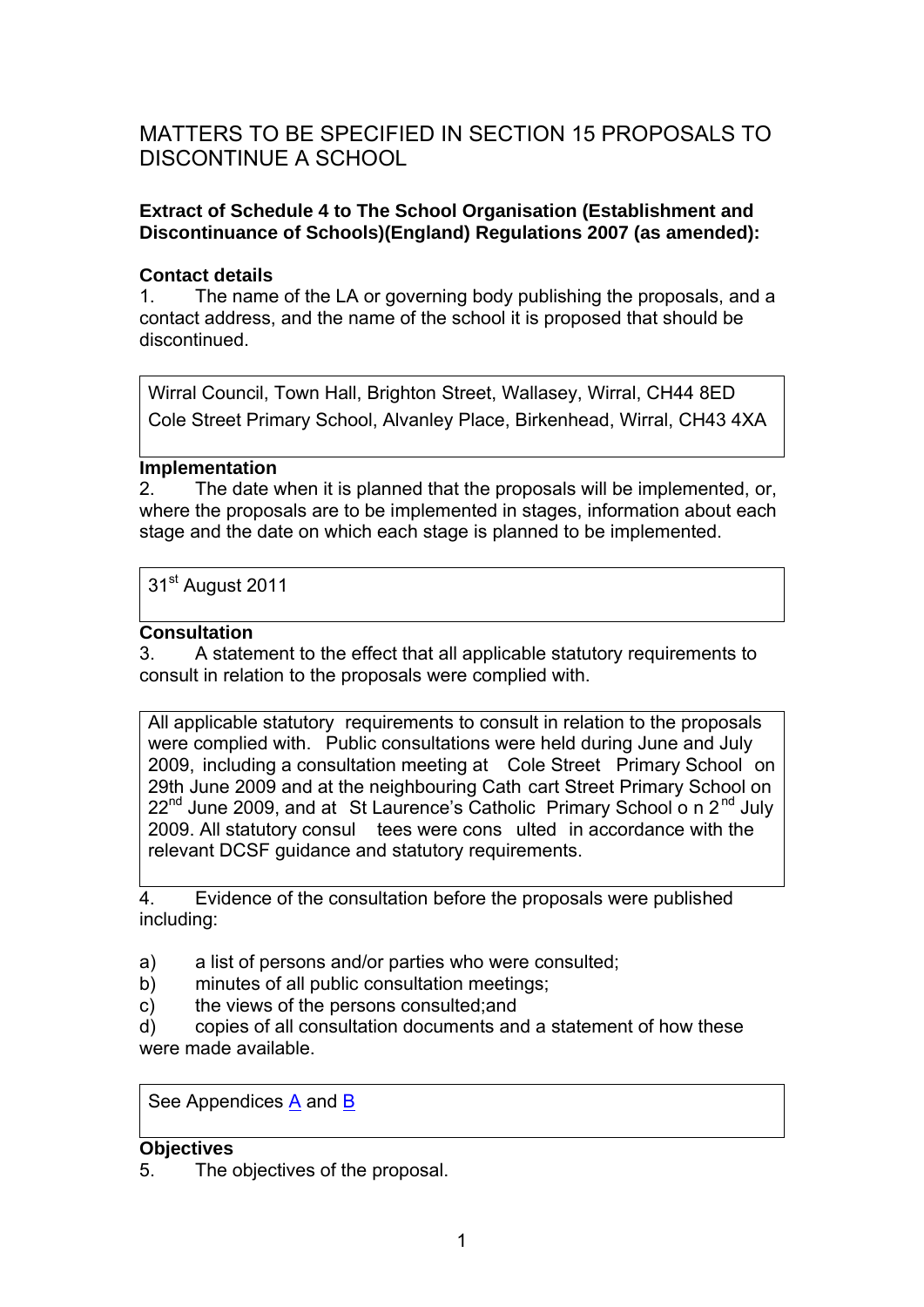To discontinue Cole Street Primary School.

# **Standards and Diversity**

6. A statement and supporting evidence indicating how the proposals will impact on the standards, diversity and quality of education in the area.

Cole Street Primary had 113 pupils on roll in J anuary 2010, having last had more than 210 pupils on roll in 2002 (218). The roll peaked at 277 in 1997 and has experienced a long decl ine. This is largely the result of t he falling population, although 75% of potential community school parents living in the catchment zone choose to send their ch ildren elsewhere, principally to The Priory CE Primary School (20%, 62 pupils), Cathcart Street Primary School (12%, 37 pupils), Chr ist Church CE Primary School ( Birkenhead) (10%, 29 pupils) and Woodchurch Road Primary School (9%, 28 pupils). 30% of pupils on r oll in Sum mer 2009 came fr om outside the school's catchment zone, however overall t here was a net loss of 63% (204 pupils) to other community and CE primary schools. T here are a lar ge number of surplus places (46%, 97 places), and this si tuation is not pr edicted t o improve significantly over the next five years.

A three year average of the overall value added score (2007 to 2009) shows that Cole Street, Christ Church CE (Birkenhead), Woodchurch Road, The Priory CE and Cathc art Street Pr imary schools are making the expected rate of progress (100.1, 100.7, 100. 9, 100.8 and 99.5 respectively ) with no significant difference in performance.

Ofsted reports of these five schools are attached as Appendix C.

The catchment area will be re zoned to Cathcart Street Primary School, retaining parental choice of a Comm unity school following clos ure of Cole Street Primary School.

Small schools inevitably cost m ore to maintain than larger schools. Wirral policy says that schools become increas ingly more d ifficult to maintain as they fall below 180 pupils on roll. DCS F guidance say s that "Schools with fewer than 150 pupils may be educationally and financially sustainable only through substantial s ubsidies via thei r local authorities funding formula". Financially, the total sum available for spending on all our children does not increase if we choos e as an Authorit y to organise our children in more schools than is nec essary for the e fficient and effective delivery of education. It follows that the maintenance of small schools, where this is not necessary, comes at the expense of all other children. In 2006-2007, expenditure per pupil at Cole St reet was £4,466 compared with the Wirral average of £3,249. Closure of Cole Street Primary School saves money for the overall schools budget.

The saving is ring-fenced to the Wirral schools budget, which allows more funding to be spent on all Wirral's children and young peopl e in order to raise standards across the borough.

### **Provision for 16-19 year olds**

7. Where the school proposed to be discontinued provides sixth form education, how the proposals will impact on: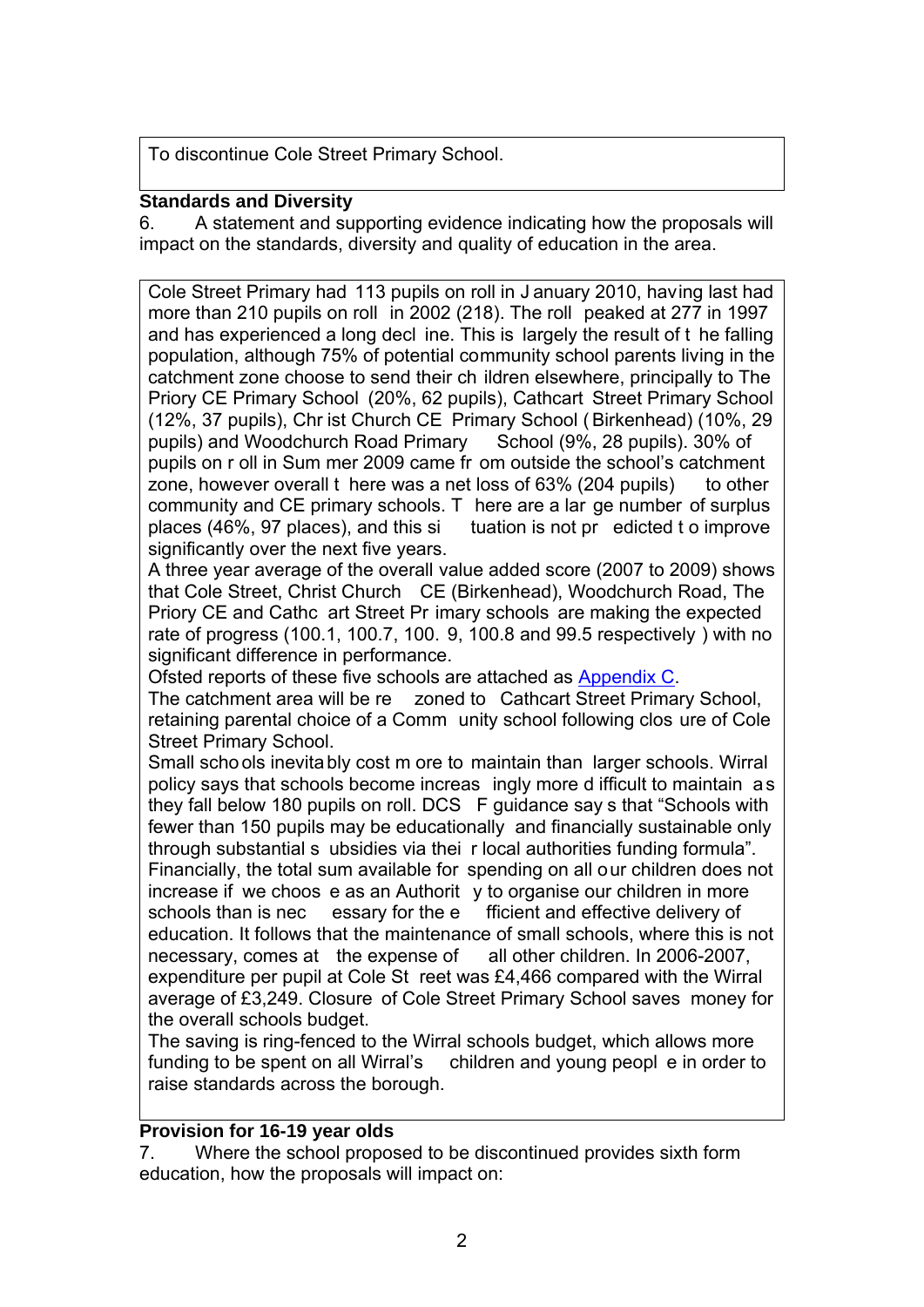- a) the educational or training achievements;
- b) participation in education or training; and
- c) the range of educational or training opportunities,

for 16-19 year olds in the area.

#### Not applicable

### **Need for places**

8. A statement and supporting evidence about the need for places in the area including whether there is sufficient capacity to accommodate displaced pupils.

There are 31 alternative pr imary schools wit hin a 2 mile radius, at whic h in January 2010 there were 1,789 surplus places, compared to the number on roll of 124 pupils. Exc luding schools in the South Wallasey planning area, and also excluding St Laurence's Catholic Primary School wh ich closed in August 2010, there are 1,149 surplus places within 2 miles, falling to 959 by 2015.

The number on roll at Januar y 2009 at Cole Street Primary was 124 pupils, and in January 2010 had fallen to 113 pupils. Excluding those pupils in Year 6 who will have moved onto secondary school in September 2011, there are expected to be 102 pupils to transfer to an alternative local primary school.

At alternative Birkenhead primar y schools in the Birk enhead area within 1 mile (exc luding St Laurence's), ther e were 382 surplus places in January 2010, falling to 340 surplus plac es in 2011. Depe ndant on parental preferences, additional accommodati on may be required loc ally at The Priory CE Primary School.

9. Where the school has a religious character, a statement about the impact of the proposed closure on the balance of denominational provision in the area and the impact on parental choice.

Not applicable

### **Current School Information**

10. Information as to the numbers, age range, sex and special educational needs of pupils (distinguishing between boarding and day pupils) for whom provision is made at the school.

Cole Street is a mixed sex community primary school providing 210 places for day pupils aged 4 to 11. In January 2010 there were 113 pupils on roll.

The school has a part-time Foundation 1 class which in January 2010 was attended by 17 pupils (8.5 FTE).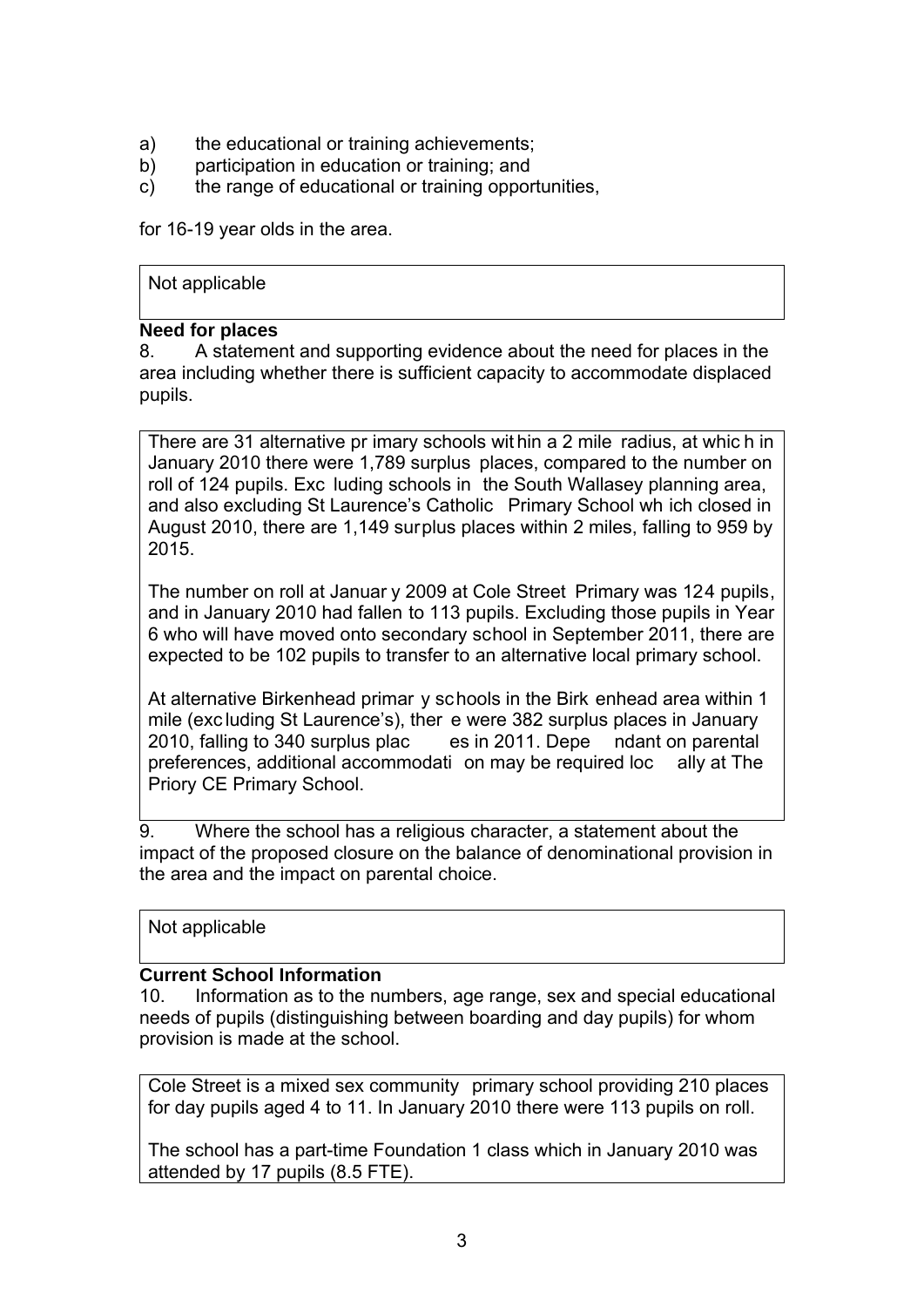# **Displaced Pupils**

11. Details of the schools or FE colleges which pupils at the school for whom provision is to be discontinued will be offered places, including:

a) any interim arrangements;

b) where the school included provision that is recognised by the LA as reserved for children with special educational needs, the alternative provision to be made for pupils in the school's reserved provision; and

c) in the case of special schools, alternative provision made by LAs other than the authority which maintains the school.

It is proposed to divide the catchment zone of Cole Street Primary School between Cathcart Street Primary School and Christ Church CE (Controlled) Primary School Birkenhead. All former Cole Street Primary pupils on roll at this date who opt to transfer to Cathcart Street Primary School, regardless of home address, will be guaranteed a place at Cathcart Street Primary School. Pupils may transfer to any local primary school, subject to availability of places and the admission arrangements published in the Authority's information booklet for parents.

All streets currently zoned to Cole Street Primary School will be rezoned to Cathcart Street Primary School, with the following exceptions, which will be rezoned to Christ Church CE (Controlled) Primary School.

Alfred Road, Balfour Road, Balls Road (2 to 60 and 1 to 29), Balls Road East (even numbers), Barton Street, Belmont, Belmont Grove, Borough Road (254 to 300) , Carlisle Mews, Carnforth Close, Cartmel Close Clarendon Close, Clayton Place, Clayton Street, Cook Street, Devonshire Road (2 to 10 and 1 to 47), Euston Gr ove, Grafton Street, Grange Mount (odd numbers), Grange Road West (odds 1 to 69), Grange View, Grosvenor Road (odds 1 to 15), Henthorne Str eet, James Street, Mariti me Park, Mather Road (1 to 5 and 2 to 40), Midland Street, Oak Bank, Oxton Road (Birkenhead), Penrith St reet, Quarrybank Place, Quarrybank Street, Reedville, Ridley Street, Slatey R oad (evens 12 and above, odds 15 and above), T etbury Street, Town View, Town View Mews, Turner Street, Warwick Close, Westbourne Road, W hetstone Lane (2 to 22), Wilkins on Street and Windsor Street.

Maps showing the c urrent and proposed catchment zones are a ttached as Appendix E.

a) not applicable

b) not applicable

c) not applicable

12. Details of any other measures proposed to be taken to increase the number of school or FE college places available in consequence of the proposed discontinuance.

Dependant on parental preferences, additional places may be required at The Priory CE Primary School.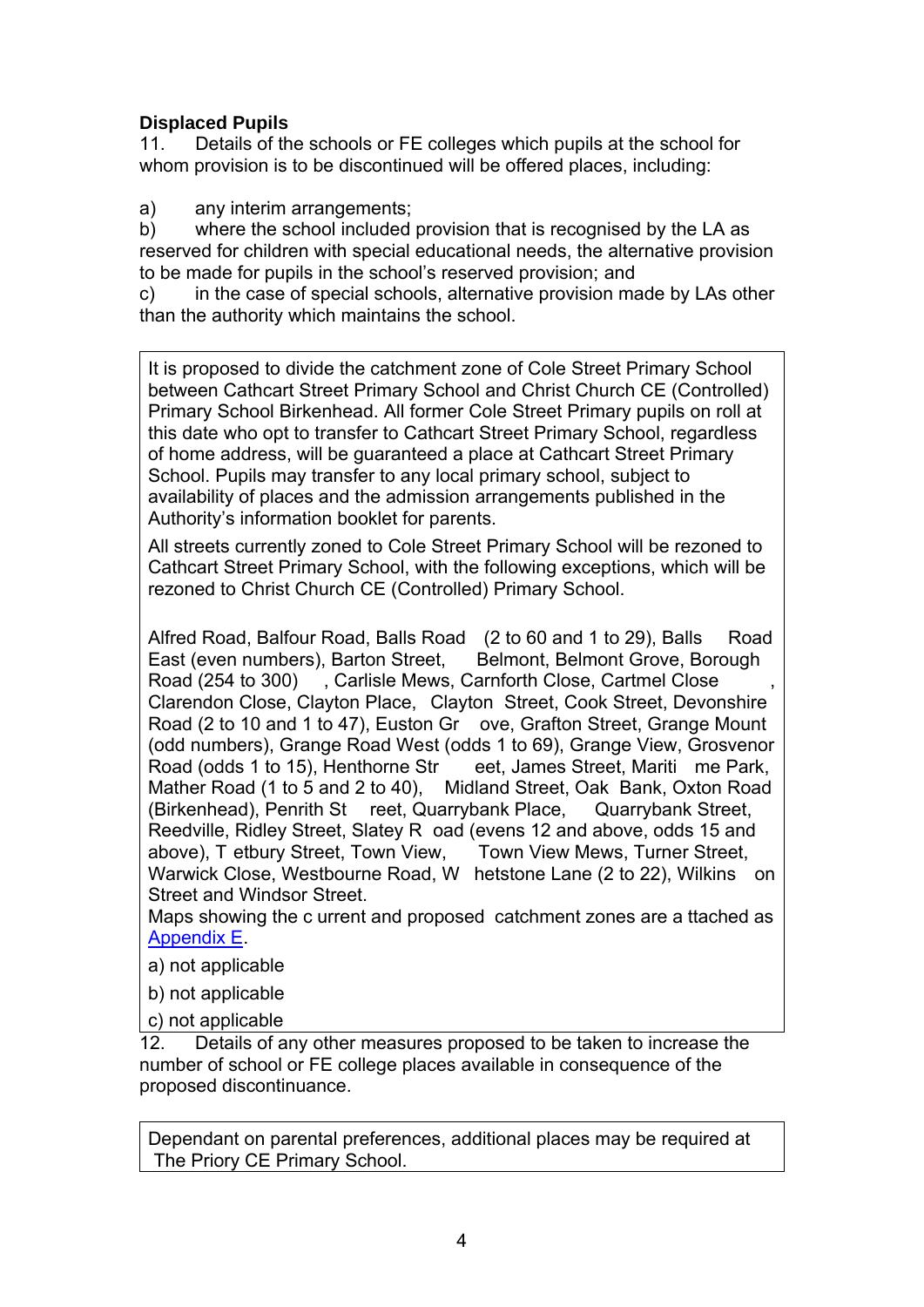# **Impact on the Community**

13. A statement and supporting evidence about the impact on the community and any measures proposed to mitigate any adverse impact.

A significant proportion of community and Church of England choice parents living within Cole St reet's catchm ent zone already choose alternative primary schools (71%) – principally The Priory CE (20%), Cathcart Street (12%), Christ Church CE (Birke nhead) (10%) and Woodchurch Road (9%) . There will be 30 alter native prim ary schools within a 2 mile radius of the school at the time of it's proposed closure.

In January 2010, there were 17 part-time pupils in the F1 class (8.5 FTE) at Cole Street Primary School. In school nurseries within 2 miles there were 269 empty F1 places, of which 53 were at schools within 1 mile.

14. Details of extended services the school offered and what it is proposed for these services once the school has discontinued.

After school activities, mainly sports, are provided at Cole Street, including Touch Rugby, football, netball and athletics. A gardening club is also provided.

Cathcart Street Primary School operates an After school club until 5.30 pm and holiday clubs out of term time. The governing body will be encouraged to maintain existing out of school activities as part of the Extended Schools and Healthy Schools agenda.

### **Travel**

15. Details of the length and journeys to alternative provision.

All former Cole Street pupils on roll at this date will be guaranteed a place at Cathcart Street Primary School if they wish to accept it. Pupils may transfer to any local primary school, subject to availability of places and the admission arrangements published in the Authority's information booklet for parents. The Cole Street catchment zone will be divided between Cathcart Street Primary School and Christ Church CE (Controlled) Primary School. An aerial photo showing the relative positions of these schools and others in the immediate area is attached as Appendix D.

Of the 113 pupils on roll in January 2010, three would travel more than 2 miles to both Cathcart Street and Christ Church CE Primary schools, but already travel more than 2 miles to Cole Street Primary School, so can be expected to use whichever means of transport they are already utilising.

|     | NCY Cole Cathcart Christ<br>Street Street | <b>Church CE</b><br><b>Birkenhead</b> |
|-----|-------------------------------------------|---------------------------------------|
| O 1 | 0.9                                       | 0.5                                   |
| 0.1 | 0.9                                       | 0.5                                   |
| በ 1 | ი გ                                       | 06                                    |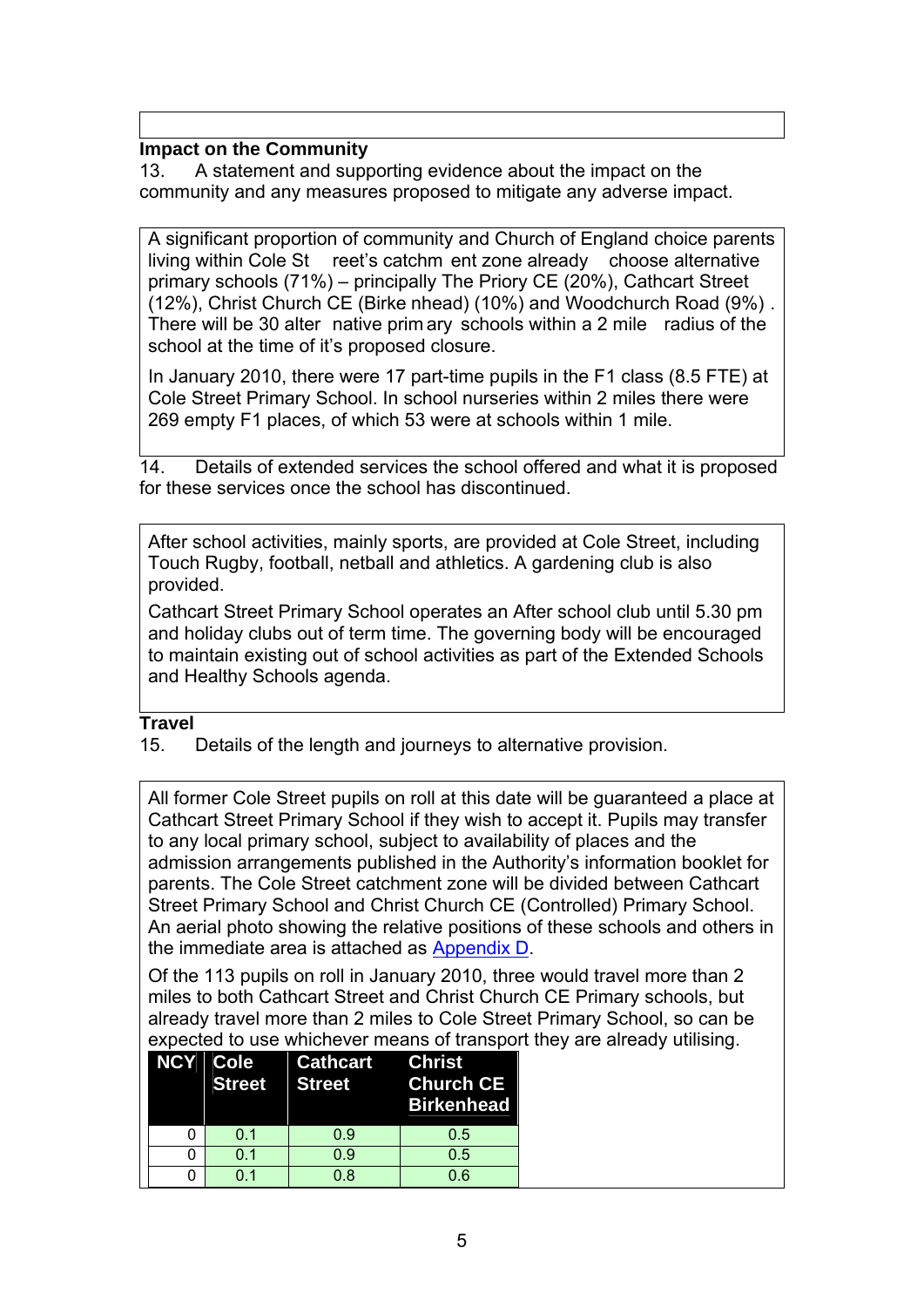| 0                                | 0.1                     | 0.9              | 0.4        |  |
|----------------------------------|-------------------------|------------------|------------|--|
| $\pmb{0}$                        | 0.2                     | 0.8<br>0.8       | 0.5        |  |
| $\pmb{0}$                        | 0.2                     |                  | 0.5<br>0.6 |  |
| 0                                | 0.2<br>0.2              | 0.9<br>0.9       |            |  |
| $\pmb{0}$                        | 0.2                     | 1.0              | 0.4<br>0.7 |  |
| $\pmb{0}$<br>$\pmb{0}$           | 0.2                     | 1.0              | 0.7        |  |
| $\pmb{0}$                        | 0.3                     | 1.0              | 0.4        |  |
| $\pmb{0}$                        | 0.3                     | 1.0              | 0.5        |  |
| $\overline{0}$                   | 0.3                     | 1.1              | 0.8        |  |
| 0                                | 0.3                     | 1.1              | 0.2        |  |
| $\pmb{0}$                        | 0.3                     | 1.0              | 0.7        |  |
| $\pmb{0}$                        | 0.4                     | 0.9              | 0.7        |  |
| $\pmb{0}$                        | 0.5                     | 1.0              | 0.8        |  |
| $\pmb{0}$                        | 0.5                     | 1.3              | 0.3        |  |
| $\pmb{0}$                        | 0.6                     | $\overline{1.2}$ | 0.7        |  |
| $\pmb{0}$                        | 0.6                     | 1.4              | 0.2        |  |
| $\mathbf 1$                      | 0.1                     | 0.8              | 0.6        |  |
| $\overline{1}$                   | 0.1                     | 0.8              | 0.5        |  |
| $\overline{1}$                   | 0.1                     | 0.9              | 0.4        |  |
| $\mathbf{1}$                     | 0.2                     | 0.8              | 0.5        |  |
| $\overline{1}$                   | 0.2                     | 0.8              | 0.5        |  |
| $\mathbf 1$                      | 0.2                     | 0.9              | 0.7        |  |
| $\mathbf{1}$                     | 0.2                     | 1.0              | 0.4        |  |
| $\mathbf 1$                      | 0.2                     | 1.0              | 0.4        |  |
| $\mathbf{1}$                     | 0.2                     | 1.0              | 0.7        |  |
| $\overline{1}$                   | 0.2                     | 0.9              | 0.5        |  |
| $\mathbf{1}$                     | 0.3                     | 1.1              | 0.2        |  |
| $\mathbf{1}$                     | 0.4                     | 0.9              | 0.7        |  |
| $\mathbf{1}$                     | 0.6                     | 1.4              | 0.2        |  |
| $\mathbf{1}$                     | 0.7                     | 0.7              | 0.7        |  |
| $\mathbf{1}$                     | 0.8                     | 0.5              | $1.0$      |  |
| $\mathbf{1}$                     | 0.9                     | 0.6              | 1.1        |  |
| $\overline{1}$                   | 1.7                     | 1.4              | 1.9        |  |
| $\mathbf{1}$                     | 4.2                     | 4.0              | 4.6        |  |
| $\overline{2}$                   | 0.1                     | 0.9              | 0.6        |  |
| $\overline{2}$                   | 0.1                     | 0.9              | 0.6        |  |
| $\overline{c}$                   | 0.1                     | 0.9              | 0.6        |  |
| $\overline{2}$                   | 0.3                     | 1.1              | 0.7        |  |
| $\overline{2}$                   | 0.4                     | 1.2              | 0.5        |  |
| $\overline{2}$                   | 0.4                     | 0.7              | 1.0        |  |
| $\overline{2}$                   | 0.5                     | 1.3              | 0.3        |  |
| $\overline{2}$                   | 0.6                     | 1.4              | 0.2        |  |
| $\overline{2}$                   | 0.7                     | 0.7              | 0.7        |  |
| $\overline{2}$                   | 0.8                     | 0.5              | 1.0        |  |
| $\overline{2}$                   | 0.8                     | 1.4              | 1.1        |  |
| $\overline{c}$                   | 1.1<br>$\overline{2.1}$ | 1.0<br>2.5       | 1.5        |  |
| $\overline{2}$<br>$\overline{3}$ | 0.1                     | 0.9              | 2.3<br>0.5 |  |
| $\mathfrak{S}$                   | 0.1                     | 0.9              | 0.5        |  |
| $\overline{3}$                   | 0.1                     | 0.8              | 0.6        |  |
| $\overline{3}$                   | 0.1                     | $\overline{0.9}$ | 0.5        |  |
|                                  |                         |                  |            |  |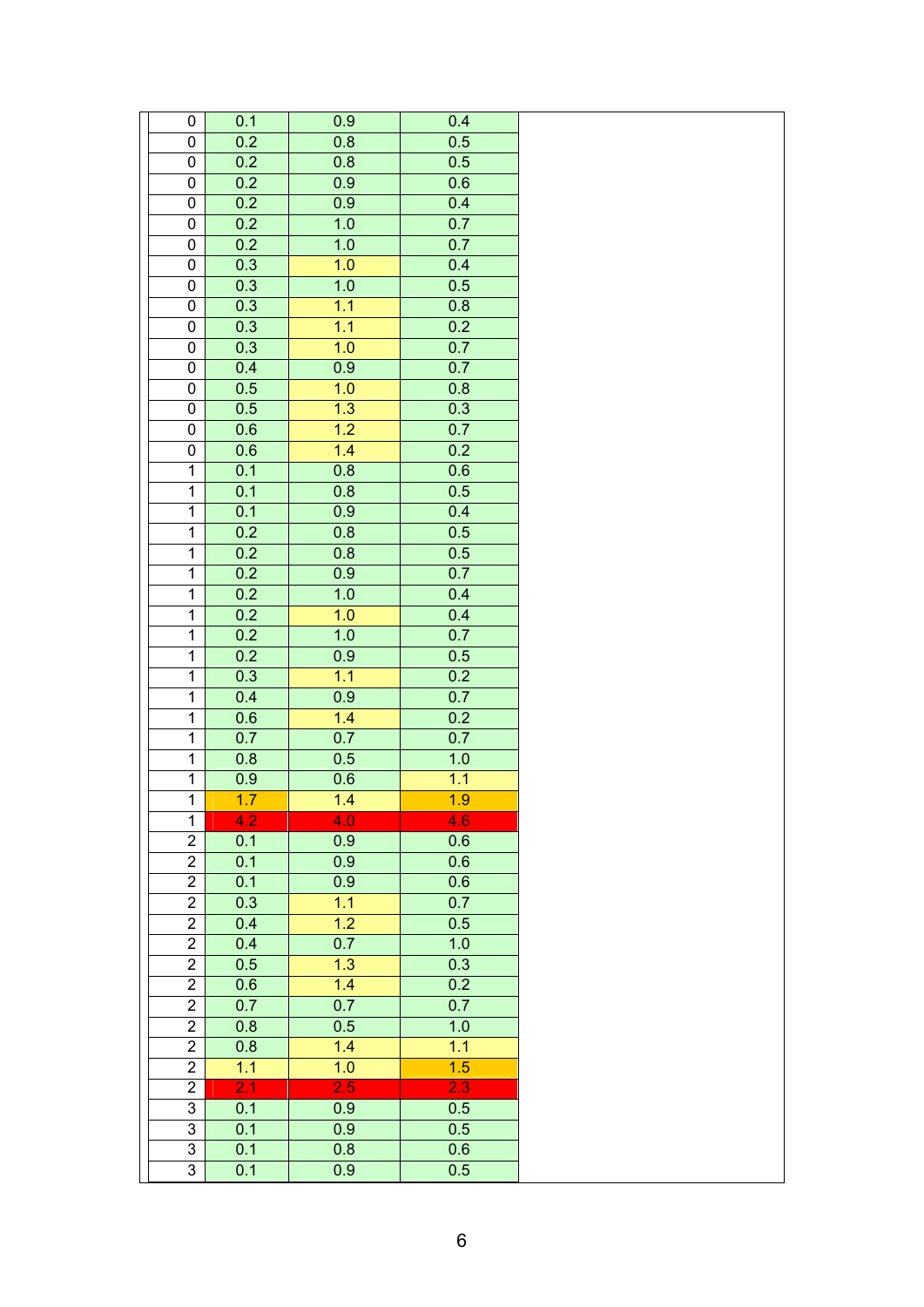| $\ensuremath{\mathsf{3}}$ | 0.2              | 0.8              | 0.5 |  |
|---------------------------|------------------|------------------|-----|--|
| $\overline{3}$            | 0.2              | 1.0              | 0.4 |  |
| $\overline{3}$            | 0.2              | 1.0              | 0.4 |  |
| $\overline{\omega}$       | 0.2              | 1.0              | 0.5 |  |
| $\overline{3}$            | 0.2              | 0.9              | 0.5 |  |
| $\overline{3}$            | 0.2              | 1.0              | 0.7 |  |
| $\overline{3}$            | 0.2              | 1.0              | 0.7 |  |
| 3                         | 0.4              | 1.1              | 0.8 |  |
| $\overline{3}$            | 0.5              | 1.3              | 0.3 |  |
| $\overline{3}$            | 0.6              | 0.4              | 1.1 |  |
| 3                         | 1.3              | 0.9              | 1.7 |  |
| $\overline{\mathbf{4}}$   | 0.2              | 1.0              | 0.4 |  |
| $\overline{\mathbf{4}}$   | 0.2              | 1.0              | 0.4 |  |
| $\overline{\mathbf{4}}$   | 0.2              | 1.0              | 0.4 |  |
| $\overline{\mathbf{4}}$   | 0.2              | 1.0              | 0.7 |  |
| 4                         | 0.2              | 1.0              | 0.5 |  |
| 4                         | 0.2              | 1.0              | 0.7 |  |
| $\overline{\mathbf{4}}$   | 0.3              | 1.0              | 0.7 |  |
| 4                         | 0.3              | 1.1              | 0.7 |  |
| 4                         | 0.5              | 1.0              | 0.8 |  |
| 4                         | 0.5              | 1.0              | 0.8 |  |
| $\overline{\mathbf{4}}$   | 0.6              | 0.4              | 1.0 |  |
| $\overline{\mathbf{4}}$   | 0.7              | 0.7              | 0.7 |  |
| $\overline{\mathbf{4}}$   | 0.8              | 0.5              | 1.0 |  |
| $\mathbf 5$               | 0.1              | 0.9              | 0.5 |  |
| $\mathbf 5$               | 0.1              | 0.9              | 0.5 |  |
| $\sqrt{5}$                | 0.2              | 0.9              | 0.5 |  |
| $\overline{5}$            | 0.2              | $\overline{0.9}$ | 0.4 |  |
| $\overline{5}$            | 0.2              | 1.0              | 0.7 |  |
| 5                         | 0.2              | 1.0              | 0.7 |  |
| $\mathbf 5$               | 0.2              | 1.0              | 0.4 |  |
| $\mathbf 5$               | 0.3              | 1.0              | 0.7 |  |
| $\overline{5}$            | 0.3              | 1.0              | 0.5 |  |
| 5                         | 0.6              | 1.3              | 0.4 |  |
| 5                         | 0.9              | 0.9              | 1.3 |  |
| $\,$ 5 $\,$               | 0.9              | 1.6              | 0.6 |  |
| $\overline{5}$            | 1.3              | 0.9              | 1.7 |  |
| $\,$ 5 $\,$               | 1.6              | 1.6              | 1.9 |  |
| $\mathbf 5$               | 1.7              | 1.4              | 1.9 |  |
| 5                         | $\overline{2.1}$ | 2.5              | 2.3 |  |
| 6                         | 0.1              | 0.9              | 0.5 |  |
| 6                         | 0.1              | 0.8              | 0.6 |  |
| $\overline{6}$            | 0.1              | 0.9              | 0.4 |  |
| 6                         | 0.2              | 0.8              | 0.5 |  |
| $\,6\,$                   | 0.2              | 1.0              | 0.4 |  |
| $\overline{6}$            | 0.2              | 1.0              | 0.4 |  |
| 6                         | 0.2              | 0.9              | 0.5 |  |
| $\,6\,$                   | 0.2              | 1.0              | 0.7 |  |
| $\,6$                     | 0.3              | 1.0              | 0.7 |  |
| $\,6\,$                   | 0.3              | 1.0              | 0.5 |  |
| $\,6\,$                   | 0.3              | 1.1              | 0.5 |  |
| 6                         | 0.5              | 1.0              | 0.8 |  |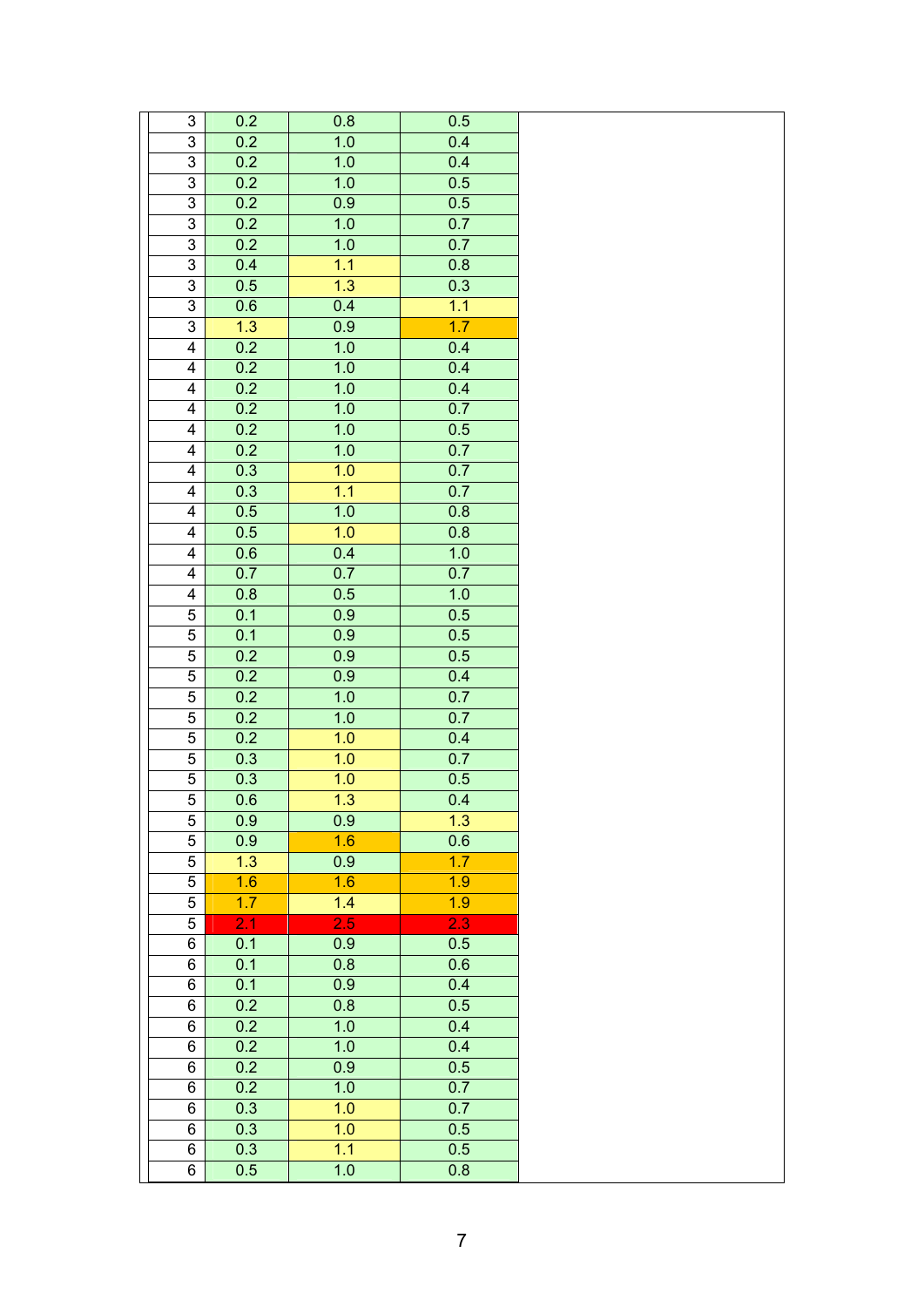| 6            | 0.5 | 1.3 | 0.3             |         |              |
|--------------|-----|-----|-----------------|---------|--------------|
| 6            | 0.6 | 1.4 | 0.2             |         |              |
| 6            | 0.6 | 1.4 | 0.2             |         |              |
| 6            | 0.7 | 0.7 | 0.7             |         |              |
| 6            | 1.0 | 1.0 | 1.3             |         |              |
| 6            | 1.2 | 1.2 | 1.5             |         |              |
|              |     |     |                 |         |              |
|              |     |     |                 | under 2 |              |
| under 1 mile |     |     | under 1.5 miles | miles   | over 2 miles |

For 100% of pupils on roll, travel to one or more alternative primary schools would be shorter or similar in length.

16. The proposed arrangements for travel of displaced pupils to other schools including how they will help to work against increased car use.

The distance to alternative primary schools is not significantly longer than the current journey distance and pupils can be expected to continue to travel to school by whichever means they are currently using, with no significant increase in car use.

Pupils may transfer to any local primary school, subject to availability of places and the admission arrangements published in the Authority's information booklet for parents.

### **Related Proposals**

17. A statement as to whether in the opinion of the LA or governing body, the proposals are related to any other proposals which may have been, are, or are about to be published.

There are no related proposals that have been, are or are about to be published.

### **Rural Primary Schools**

18. Where proposals relate to a rural primary school designated as such by an order made for the purposes of section 15, a statement that the LA or ghe governing body (as the case may be) considered:

a) the likely effect of discontinuance of the school on the local community;

b) the availability, and likely cost to the LA, of transport to other schools;

c) any increase in the use of motor vehicles which is likely to result from the discontinuance of the school, and the likely effects of any such increase; and

d) any alternatives to the discontinuance of the school,

as required by section 15(4)

### Not applicable

# **Maintained nursery schools**

19. Where proposals relate to the discontinuance of a maintained nursery school, a statement setting out:

a) the consideration that has been given to developing the school into a